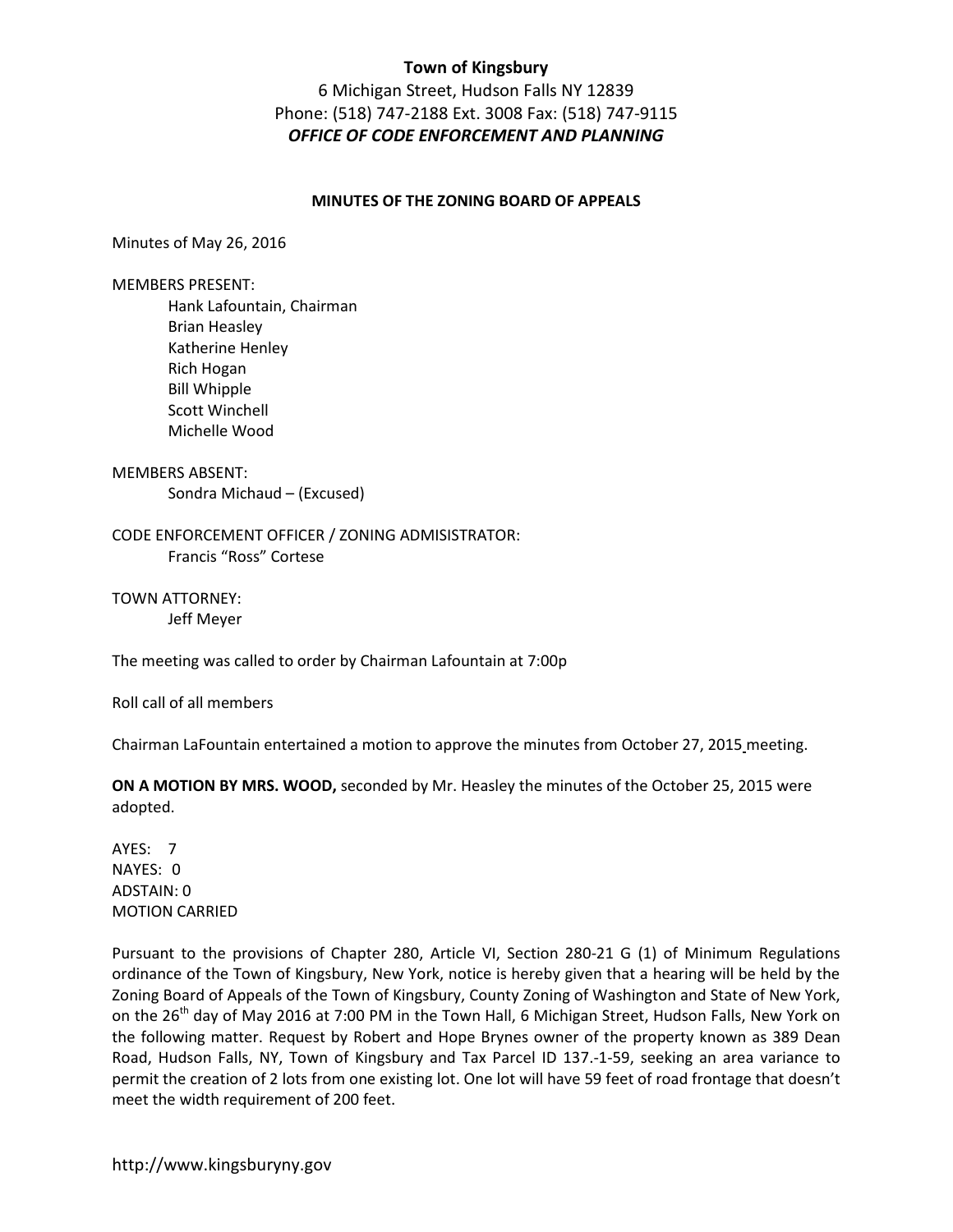6 Michigan Street, Hudson Falls NY 12839 Phone: (518) 747-2188 Ext. 3008 Fax: (518) 747-9115 *OFFICE OF CODE ENFORCEMENT AND PLANNING* 

Zoning Board of Appeals Meeting Page 2 of 4 May 26, 2016

Chairman Lafountain introduced Mr. Brynes to address the Board.

Mr. Byrnes stated he is here tonight asking for an area variance to permit the creation of 2 lots from one existing lot. One lot will have 59 feet of road frontage that doesn't meet the width requirement of 200 feet. He is asking for 141 feet of relief.

He would like to split off a piece of their lot to give to his son to build a home. He feels this is the best option to divide the property. He stated this was the only access that would work so that he does not lose access to the rest of the property that is being used for farming.

Mr. Brynes stated there are other properties in this location that do not meet the 200 feet of road frontage.

Discussion ensued among the Board with questions addressed by the Applicant.

There was not any Public Comment.

After further discussion among the Board the following resolution was put forward.

## **ZONING BOARD OF APPEALS OF THE TOWN OF KINGSBURY COUNTY OF WASHINGTON, STATE OF NEW YORK**

Resolution No. 1 of May of 2016 Adopted May 26, 2016

Introduced by SCOTT WINCHELL who moved its adoption

Seconded by KATHERINE HENLEY

# **RESOLUTION DENYING AREA VARIANCE REQUEST OF ROBERT AND HOPE BRYNES**

**WHEREAS**, pursuant to the Chapter 280 of the Code of the Town of Kingsbury, the Town of Kingsbury Zoning Board of Appeals (hereafter the "ZBA") is authorized and empowered issue variances in accordance with said Zoning Ordinance and Section 267-b of the Town Law;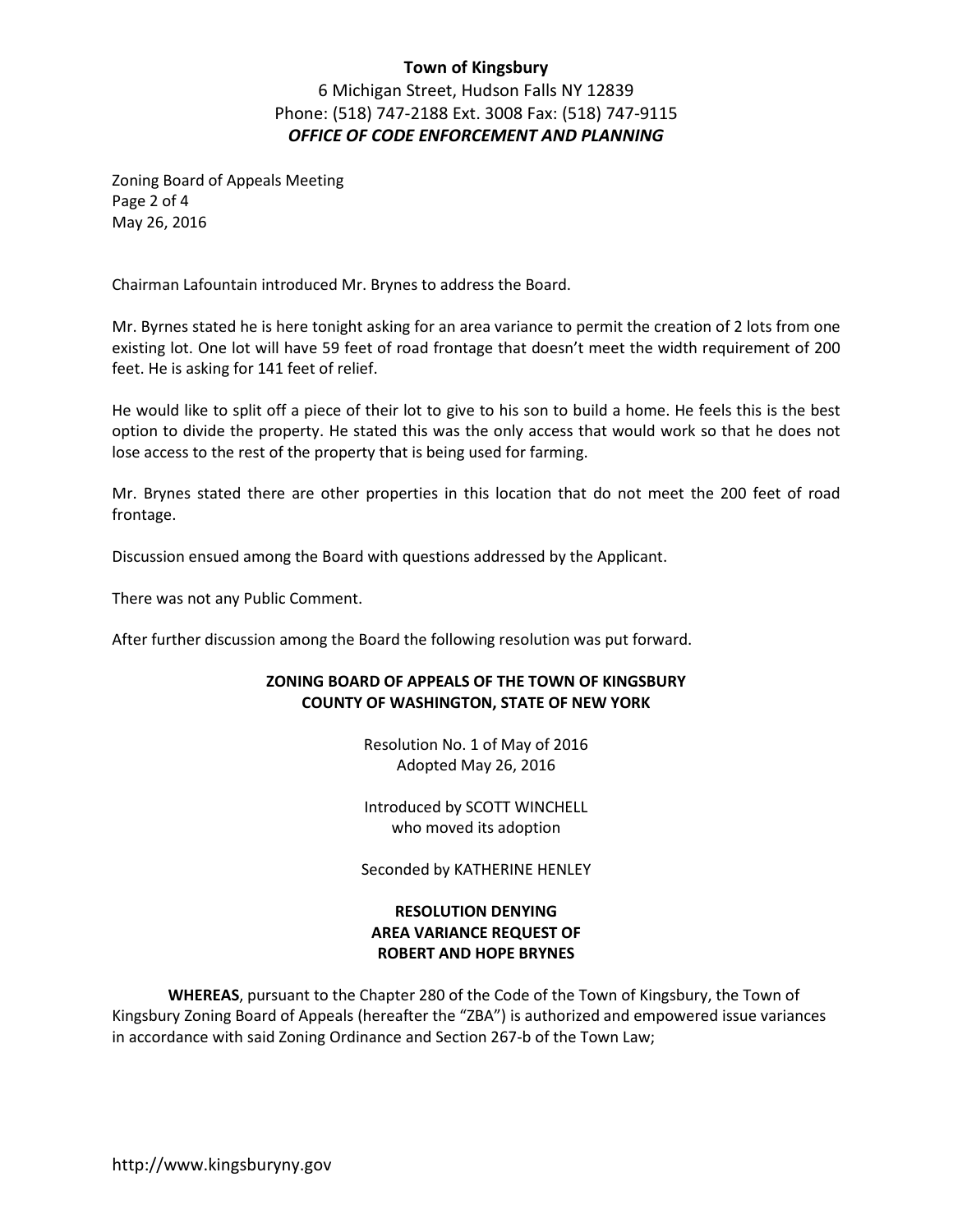6 Michigan Street, Hudson Falls NY 12839 Phone: (518) 747-2188 Ext. 3008 Fax: (518) 747-9115 *OFFICE OF CODE ENFORCEMENT AND PLANNING* 

Zoning Board of Appeals Meeting Page 3 of 4 May 26, 2016

**WHEREAS,** Robert and Hope Brynes (hereafter the "Applicant"), has requested an area variances for the creation of two (2) lots from one existing lot, located at 389 Dean Road, Town of Kingsbury, identified as Tax Map Number 137.-1-59; and

**WHEREAS**, the Applicant is requesting relief for lot 1, which will have a lot width of 59.0 feet, where the current requirement pursuant to Section 280-21 is 200 feet in lot width; and

**WHEREAS**, in accordance with the State Environmental Quality Review Act (hereafter "SEQRA"), the requested variance is a Type II action; and

**WHEREAS**, a public hearing was duly held on the requested variance at which time the Applicant and members of the public were entitled to comment on the requested variance; and

**WHEREAS**, the ZBA has reviewed the Application and supporting materials, and has taken into consideration the comments from the public, and has reviewed the criteria found in Town Law Section 267-b.

### **NOW THEREFORE BE IT RESOLVED**:

 Section 1. Considering the area variance requirements: in considering the benefit to the applicant if the variance is granted, as weighed against the detriment to the health, safety and welfare of the neighborhood or community by such grant, while noting that the ZBA must grant the minimum variance that it shall deem necessary and adequate and at the same time preserve and protect the character of the neighborhood and the health, safety and welfare of the community, the ZBA **DENIES** the application and finds the following:

 (a) Will an undesirable change be produced in the character of the neighborhood or will a detriment to nearby properties be created by the granting of the area variance?

Yes, the proposed lot will be detrimental to nearby properties. The lot frontage is too small and it would create an irregular shaped lot unlike all other lots in the surrounding area.

(b) Can the benefit sought by the applicant be achieved by some method, feasible for the applicant to pursue, other than through an area variance?